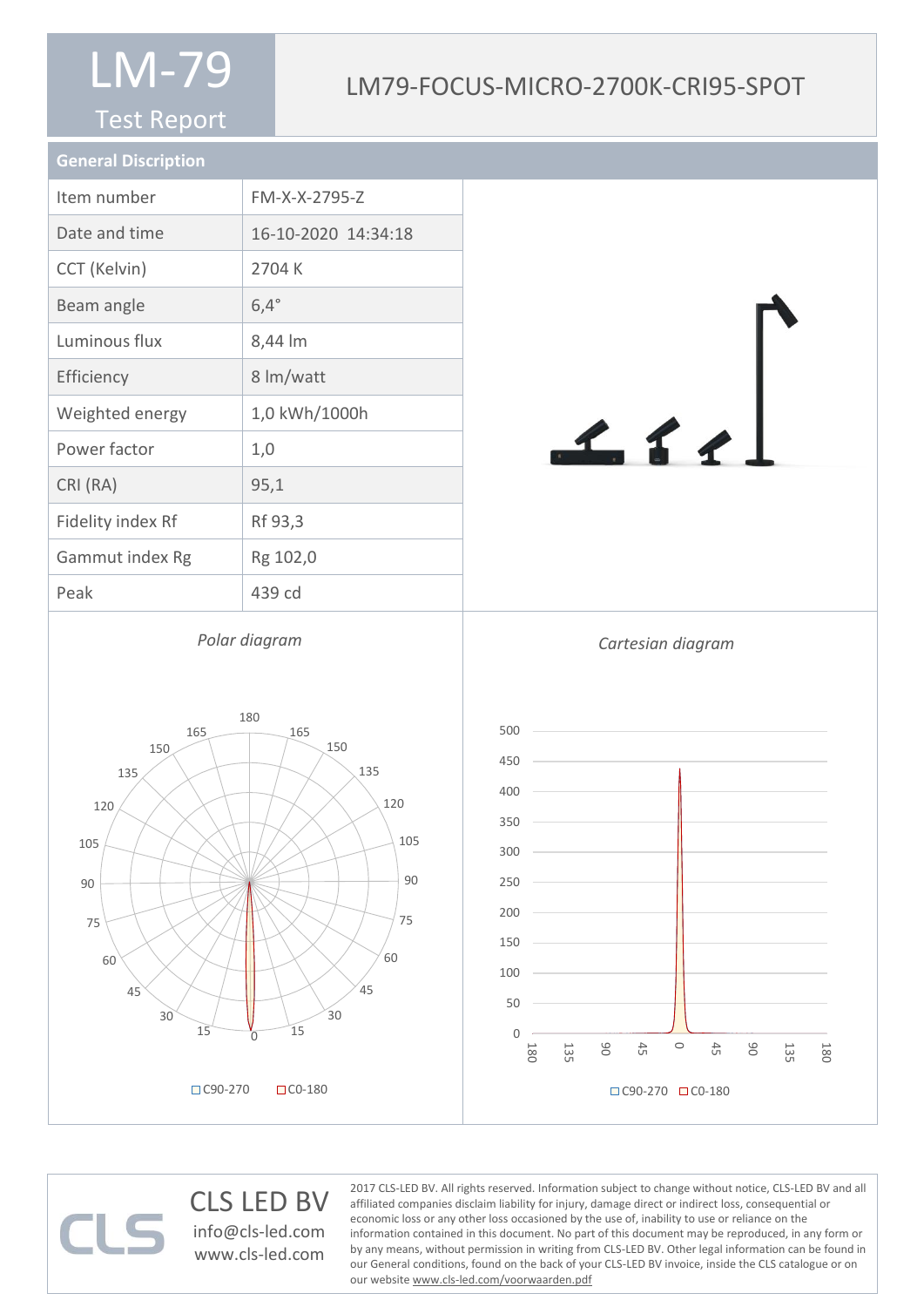#### LM79-FOCUS-MICRO-2700K-CRI95-SPOT

2017 CLS-LED BV. All rights reserved. Information subject to change without notice, CLS-LED BV and all affiliated companies disclaim liability for injury, damage direct or indirect loss, consequential or economic loss or any other loss occasioned by the use of, inability to use or reliance on the

information contained in this document. No part of this document may be reproduced, in any form or by any means, without permission in writing from CLS-LED BV. Other legal information can be found in our General conditions, found on the back of your CLS-LED BV invoice, inside the CLS catalogue or on

Test Report

|                                                         | <b>Beam details</b>      |                                    |                           |                 | 1 <sub>m</sub>    |                  |             |                | 2m              |                              |              | 3m             |                |                | 4m                          |                     |                 | 5 <sub>m</sub> |              |              |  |  |
|---------------------------------------------------------|--------------------------|------------------------------------|---------------------------|-----------------|-------------------|------------------|-------------|----------------|-----------------|------------------------------|--------------|----------------|----------------|----------------|-----------------------------|---------------------|-----------------|----------------|--------------|--------------|--|--|
| $Lux*$                                                  |                          |                                    |                           |                 | 438 lx            |                  |             | 110 lx         |                 |                              | 49 lx        |                |                |                |                             | $27$ $\overline{x}$ |                 | 18 lx          |              |              |  |  |
|                                                         |                          | $6,4^\circ$<br><b>IN THE OWNER</b> |                           |                 |                   |                  |             |                |                 |                              |              |                |                |                |                             |                     |                 |                |              |              |  |  |
| *measured at center of beam<br>Footcandles*<br>40,7 fcd |                          |                                    |                           |                 |                   |                  | 10,2 fcd    |                |                 |                              | $4,5$ fcd    |                |                | $2,5$ fcd      |                             | $1,6$ fcd           |                 |                |              |              |  |  |
| <b>Beam width (meter)</b><br>$0,1$ m                    |                          |                                    |                           |                 |                   |                  |             | $0,2$ m        |                 |                              |              | $0,3$ m        |                |                |                             | $0,4$ m             |                 |                | $0,6$ m      |              |  |  |
|                                                         | <b>Beam width (Feet)</b> |                                    |                           |                 | $0,4$ ft          |                  |             |                | $0,7$ ft        |                              |              |                | $1,1$ ft       |                | $1,5$ ft                    |                     |                 | $1,8$ ft       |              |              |  |  |
|                                                         | <b>Beam intensities</b>  |                                    |                           |                 |                   |                  |             |                |                 |                              |              |                |                |                |                             |                     |                 |                |              |              |  |  |
| 1 <sub>m</sub>                                          | 2m                       | 3m                                 | 4m                        | 5m              | 6m                | 7 <sub>m</sub>   | 8m          | 9m             | 10 <sub>m</sub> | 11m                          |              | 12m            | 13m            | 14m            | 15m                         | <b>16m</b>          | 17 <sub>m</sub> | 18m            | 19m          | 20m          |  |  |
| 438 lx                                                  | 110 <sub>x</sub>         | $49$ $x$                           | $27$ $x$                  | 18x             | $12$ $\alpha$     | 9 <sub>1x</sub>  | 7x          | $5\,$ $\alpha$ | $4\text{lx}$    |                              | 4x           | 3 x            | 3 x            | 2 x            | 2 x                         | 2 x                 | $2\mathsf{lx}$  | $1\text{lx}$   | 1 x          | $1\text{lx}$ |  |  |
| $3,3$ ft                                                | 6,6ft                    | $9,8$ ft                           | $13,1$ ft                 | 16,4ft          | 19,7ft            | 23 <sup>ft</sup> | 26,2ft      | 29,5ft         | 32,8ft          |                              | 36,1ft       | 39,4ft         | 42,7ft         | 45,9ft         | 49,2ft                      | 52,5ft              | 55,8ft          | 59,1ft         | 62,3ft       | 65,6ft       |  |  |
| 40,7fcd 10,2fcd 4,5fcd                                  |                          |                                    | $2,5$ fcd $ 1,6$ fcd $ $  |                 | $1,1$ fcd         | $0,8$ fcd        | $0,6$ fcd   | $0,5$ fcd      | $0,4$ fcd       |                              | $0,3$ fcd    | $0,3$ fcd      | $0,2$ fcd      |                | $0,2$ fcd $\vert 0,2$ fcd   | $0,2$ fcd           | $0,1$ fcd       | $0,1$ fcd      | $0,1$ fcd    | $0,1$ fcd    |  |  |
|                                                         |                          |                                    | Intensities in 0° c-plane |                 |                   |                  |             |                |                 |                              |              |                |                |                |                             |                     |                 |                |              |              |  |  |
| $0^{\circ}$                                             | $1^{\circ}$              | $2^{\circ}$                        | $3^{\circ}$               | $4^{\circ}$     | $5^\circ$         | $6^{\circ}$      | $7^{\circ}$ | $8^{\circ}$    | $9^{\circ}$     | $10^{\circ}$                 |              | $11^{\circ}$   | $12^{\circ}$   | $13^{\circ}$   | $14^{\circ}$                | $15^{\circ}$        | $16^{\circ}$    | $17^{\circ}$   | 18°          | 19°          |  |  |
| 438                                                     | 412                      | 338                                | 241                       | 151             | 85                | 45               | 23          | 12             | $\overline{7}$  | 5                            |              | 3              | $\overline{2}$ | $\overline{2}$ | $\overline{2}$              | $\mathbf{1}$        | $\mathbf{1}$    | $\mathbf{1}$   | $\mathbf{1}$ | $\mathbf{1}$ |  |  |
| 100%                                                    | 94%                      | 77%                                | 55%                       | 34%             | 20%               | 10%              | 5%          | 3%             | 2%              |                              | 1%           | 1%             | 1%             | 0%             | 0%                          | 0%                  | 0%              | 0%             | 0%           | 0%           |  |  |
| Intensities in 90° c-plane                              |                          |                                    |                           |                 |                   |                  |             |                |                 |                              |              |                |                |                |                             |                     |                 |                |              |              |  |  |
| $0^{\circ}$                                             | $1^{\circ}$              | $2^{\circ}$                        | $3^\circ$                 | $4^{\circ}$     | $5^{\circ}$       | $6^{\circ}$      | $7^{\circ}$ | $8^{\circ}$    | $9^{\circ}$     |                              | $10^{\circ}$ | $11^{\circ}$   | $12^{\circ}$   | $13^\circ$     | $14^{\circ}$                | $15^{\circ}$        | $16^{\circ}$    | $17^{\circ}$   | $18^\circ$   | 19°          |  |  |
| 438                                                     | 411                      | 336                                | 238                       | 146             | 82                | 43               | 22          | 12             | $\overline{7}$  | 5                            |              | 3              | 3              | $\overline{2}$ | $\overline{2}$              | 1                   | $\mathbf{1}$    | 1              | 1            | $\mathbf{1}$ |  |  |
| 100%                                                    | 94%                      | 77%                                | 54%                       | 33%             | 19%               | 10%              | $5\%$       | 3%             | $2\%$           |                              | 1%           | 1%             | 1%             | 0%             | $0\%$                       | $0\%$               | $0\%$           | $0\%$          | $0\%$        | $0\%$        |  |  |
| Intensities in 180° c-plane                             |                          |                                    |                           |                 |                   |                  |             |                |                 |                              |              |                |                |                |                             |                     |                 |                |              |              |  |  |
| $0^{\circ}$                                             | $1^{\circ}$              | $2^{\circ}$                        | $3^\circ$                 | $4^{\circ}$     | $5^{\circ}$       | $6^{\circ}$      | $7^\circ$   | $8^{\circ}$    | $9^{\circ}$     | $10^{\circ}$                 |              | $11^{\circ}$   | $12^{\circ}$   | $13^\circ$     | $14^{\circ}$                | $15^{\circ}$        | $16^{\circ}$    | $17^{\circ}$   | $18^{\circ}$ | 19°          |  |  |
| 438                                                     | 409                      | 335                                | 241                       | 153             | 88                | 48               | 26          | 14             | 8               | 5                            |              | $\overline{4}$ | 3              | $\overline{2}$ | $\overline{2}$              | $\mathbf{1}$        | $\mathbf{1}$    | 1              | $\mathbf{1}$ | $\mathbf{1}$ |  |  |
| 100%                                                    | 93%                      | 77%                                | 55%                       | 35%             | 20%               | 11%              | 6%          | 3%             | 2%              |                              | $1\%$        | $1\%$          | 1%             | $0\%$          | $0\%$                       | $0\%$               | $0\%$           | $0\%$          | $0\%$        | $0\%$        |  |  |
| Intensities in 270° c-plane                             |                          |                                    |                           |                 |                   |                  |             |                |                 |                              |              |                |                |                |                             |                     |                 |                |              |              |  |  |
| $0^{\circ}$                                             | $1^{\circ}$              | $2^{\circ}$                        | $3^{\circ}$               | $4^{\circ}$     | $5^{\circ}$       | $6^{\circ}$      | $7^{\circ}$ | $8^{\circ}$    | $9^{\circ}$     | $10^{\circ}$                 |              | $11^{\circ}$   | $12^{\circ}$   | 13°            | $14^{\circ}$                | 15°                 | $16^{\circ}$    | $17^{\circ}$   | $18^{\circ}$ | 19°          |  |  |
| 438                                                     | 409                      | 333                                | 237                       | 149             | 85                | 46               | 25          | 14             | 9               | 6                            |              | $\overline{4}$ | 3              | $\overline{2}$ | $\overline{2}$              | $\mathbf{1}$        | $\mathbf{1}$    | $\mathbf{1}$   | $\mathbf{1}$ | $\mathbf{1}$ |  |  |
| 100%                                                    | 93%                      | 76%                                | 54%                       | 34%             | 19%               | 11%              | 6%          | 3%             | 2%              |                              | 1%           | 1%             | 1%             | 1%             | 0%                          | 0%                  | 0%              | 0%             | 0%           | 0%           |  |  |
| Beam angle 50%                                          |                          |                                    |                           | Field angle 10% | Cutoff angle 2,5% |                  |             |                |                 | Intensity ratio in 120° cone |              |                |                |                | Intensity ratio in 90° cone |                     |                 |                |              |              |  |  |
|                                                         | $6,4^\circ$              |                                    |                           | $12,1^\circ$    |                   |                  |             | $16,7^\circ$   |                 |                              |              |                |                | 97,0%          |                             | 94,8%               |                 |                |              |              |  |  |

our website www.cls-led.com/voorwaarden.pdf

CLS LED BV info@cls-led.com www.cls-led.com

 $\Box$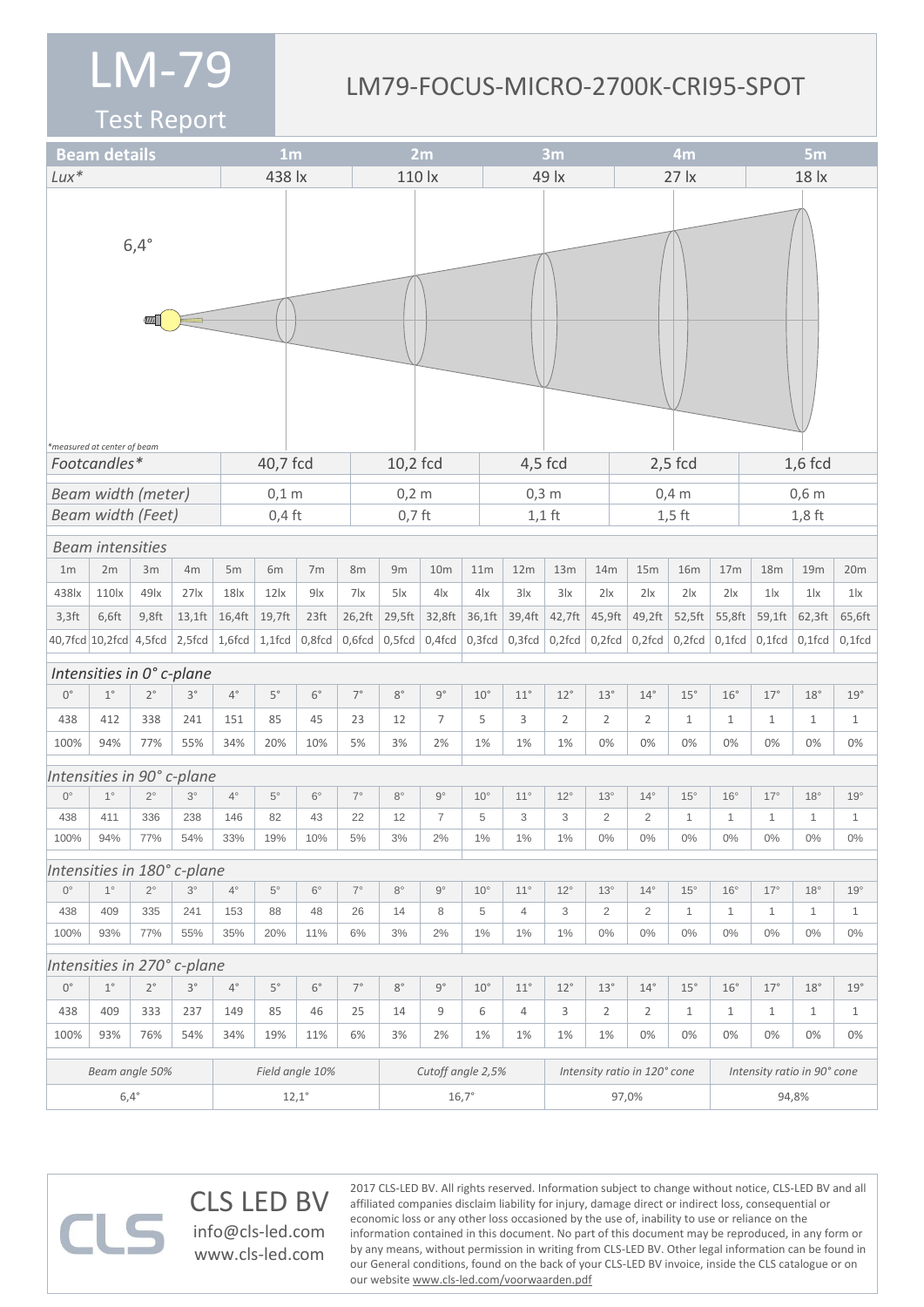#### LM79-FOCUS-MICRO-2700K-CRI95-SPOT

570

Test Report



CLS LED BV info@cls-led.com www.cls-led.com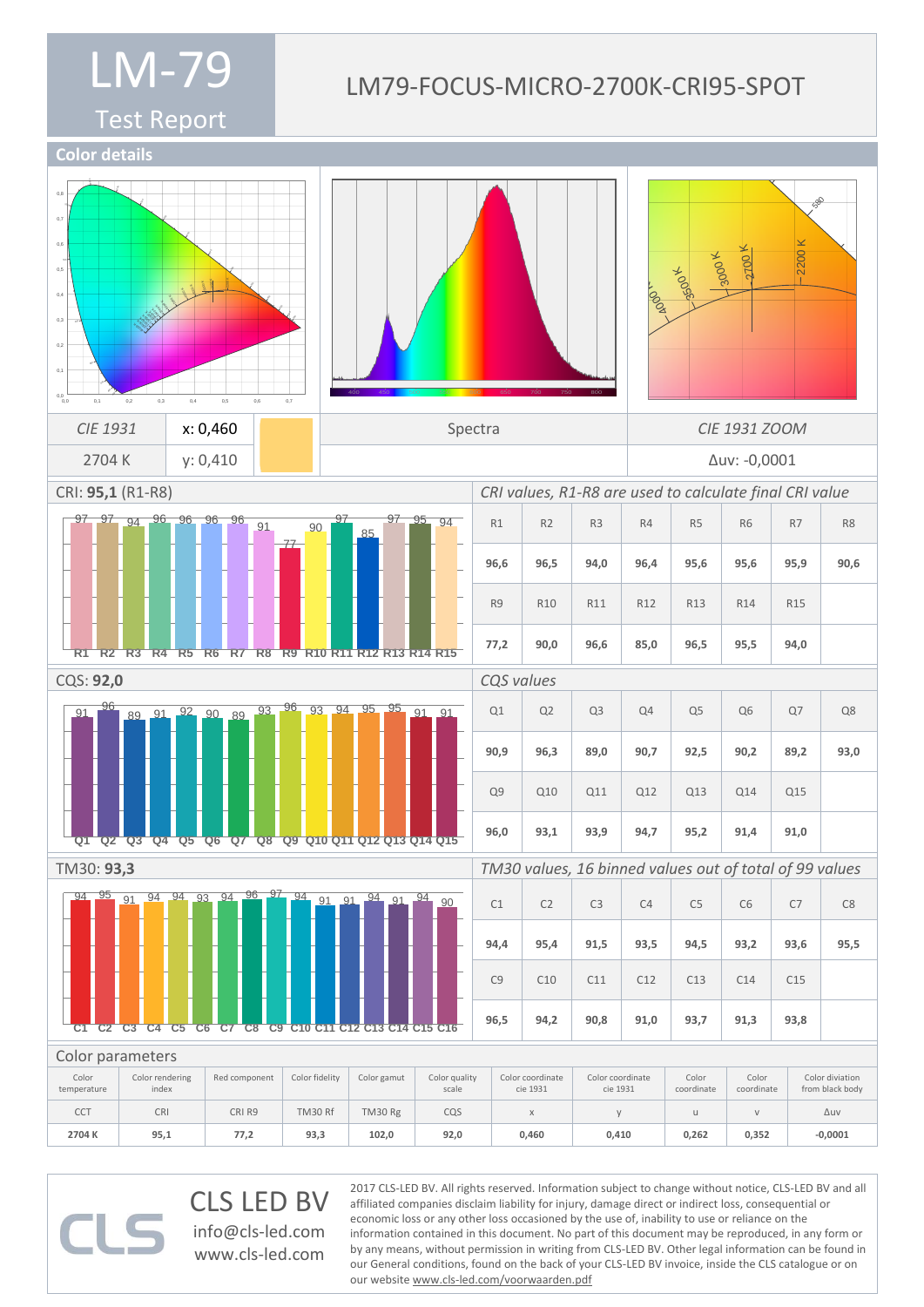Test Report

#### LM79-FOCUS-MICRO-2700K-CRI95-SPOT

**TM30 details**



CLS LED BV info@cls-led.com www.cls-led.com